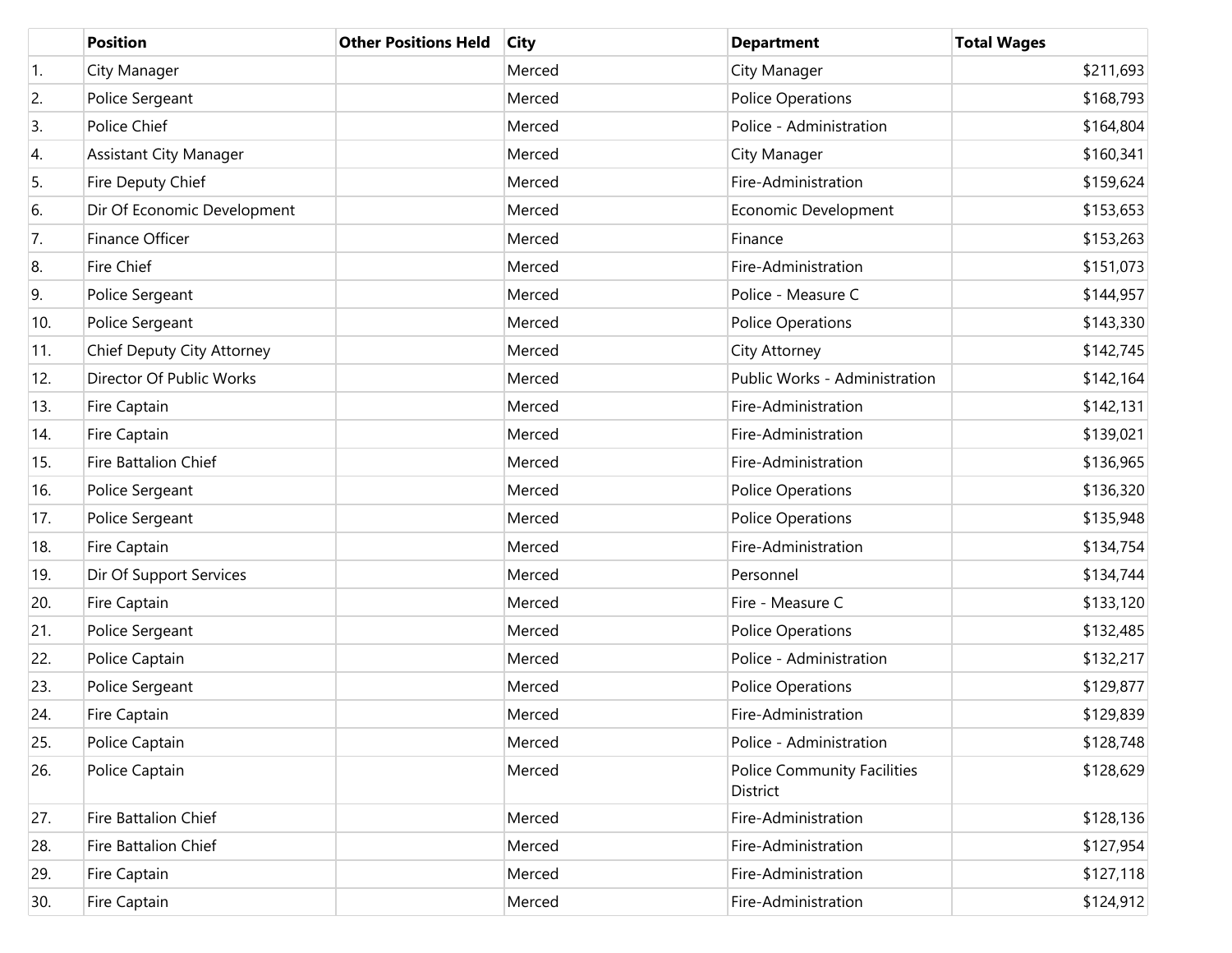| 31. | Police Sergeant                        | Merced | <b>Police Operations</b>                       | \$124,818 |
|-----|----------------------------------------|--------|------------------------------------------------|-----------|
|     |                                        |        |                                                |           |
| 32. | Finance Officer                        | Merced | Finance                                        | \$124,258 |
| 33. | Fire Captain                           | Merced | Fire-Administration                            | \$123,991 |
| 34. | Dir Of Information Technology          | Merced | <b>Information Systems</b>                     | \$123,650 |
| 35. | Senior Police Officer                  | Merced | <b>Police Operations</b>                       | \$122,730 |
| 36. | Senior Police Officer                  | Merced | <b>Police Operations</b>                       | \$122,149 |
| 37. | Fire Captain                           | Merced | Fire - Measure C                               | \$121,560 |
| 38. | Fire Engineer                          | Merced | Fire-Administration                            | \$121,513 |
| 39. | Senior Police Officer                  | Merced | <b>Police Operations</b>                       | \$120,928 |
| 40. | Fire Captain                           | Merced | Fire CFD                                       | \$120,041 |
| 41. | Senior Police Officer                  | Merced | <b>Police Community Facilities</b><br>District | \$118,673 |
| 42. | Police Lieutenant                      | Merced | Police - Measure C                             | \$118,549 |
| 43. | Police Lieutenant                      | Merced | Police - Measure C                             | \$117,988 |
| 44. | Fire Captain                           | Merced | Fire-Administration                            | \$117,521 |
| 45. | Fire Engineer                          | Merced | Fire - Measure C                               | \$117,275 |
| 46. | Fire Deputy Chief                      | Merced | Fire-Administration                            | \$117,047 |
| 47. | Senior Police Officer                  | Merced | <b>Police Operations</b>                       | \$116,452 |
| 48. | Senior Police Officer                  | Merced | <b>Police Operations</b>                       | \$116,407 |
| 49. | Planning Manager                       | Merced | Planning and Permitting                        | \$116,373 |
| 50. | Police Sergeant                        | Merced | Police Investigative                           | \$115,261 |
| 51. | Senior Police Officer                  | Merced | <b>Police Operations</b>                       | \$114,248 |
| 52. | Fire Captain                           | Merced | Fire-Administration                            | \$113,574 |
| 53. | <b>Assistant Chief Building Office</b> | Merced | <b>Inspection Services</b>                     | \$113,283 |
| 54. | Senior Police Officer                  | Merced | Police - Measure C                             | \$112,796 |
| 55. | Pwm - Wastewater                       | Merced | Public Works Wastewater<br>Treatment           | \$110,921 |
| 56. | Fire Engineer                          | Merced | Fire-Administration                            | \$110,642 |
| 57. | Senior Police Officer                  | Merced | Police - Measure C                             | \$110,439 |
| 58. | Fire Captain                           | Merced | Fire-Administration                            | \$110,263 |
| 59. | Senior Police Officer                  | Merced | Police Investigative                           | \$110,234 |
| 60. | Senior Police Officer                  | Merced | Police Operations                              | \$110,233 |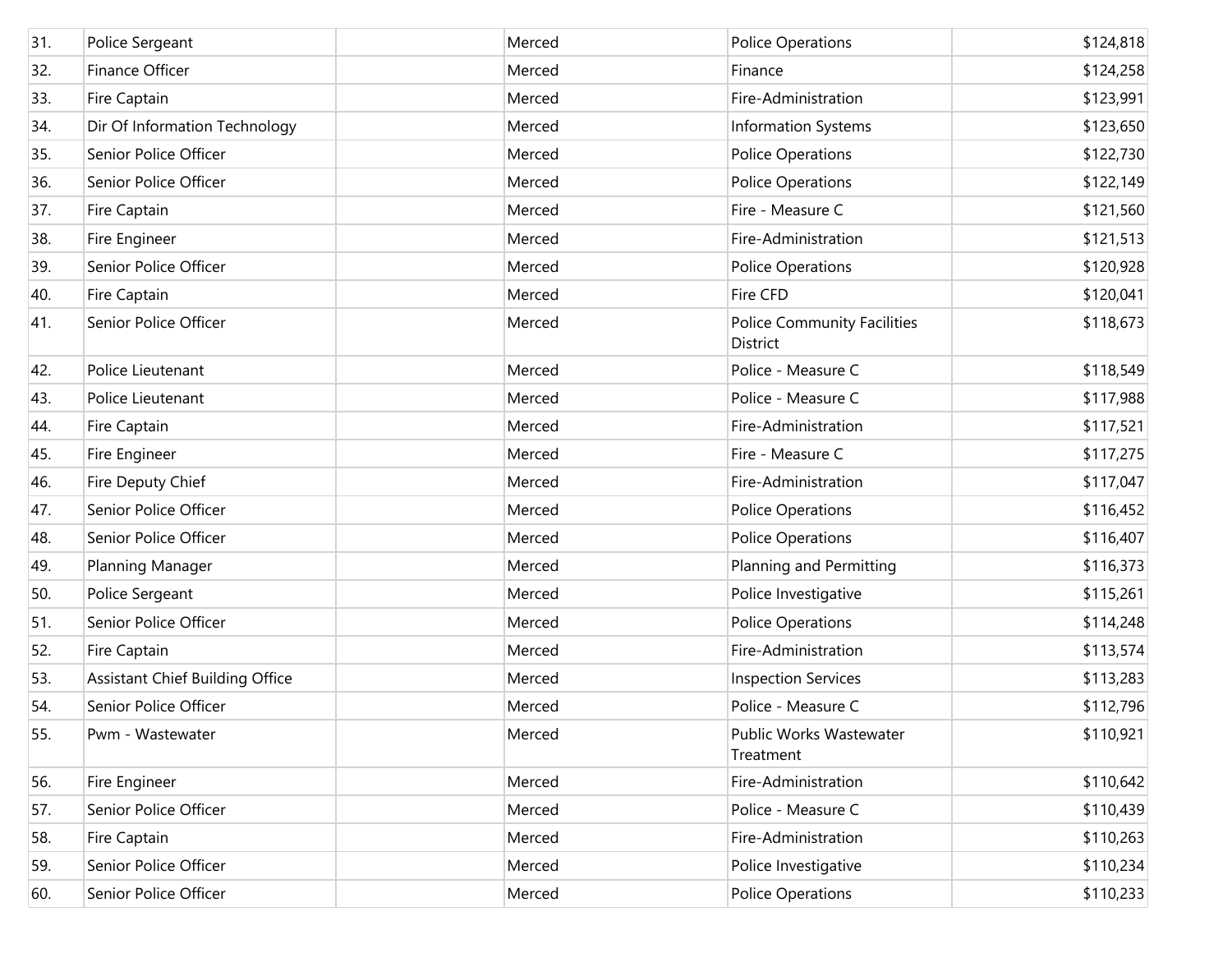| 61. | Fire Engineer                  | Merced | Fire-Administration                  | \$109,884 |
|-----|--------------------------------|--------|--------------------------------------|-----------|
| 62. | Pws-Streets                    | Merced | <b>Street Maintenance</b>            | \$109,752 |
| 63. | Police Sergeant                | Merced | Police Operations                    | \$108,706 |
| 64. | Fire Captain                   | Merced | Fire-Administration                  | \$108,528 |
| 65. | Fire Captain                   | Merced | Fire-Administration                  | \$108,510 |
| 66. | Senior Police Officer          | Merced | Police Investigative                 | \$108,241 |
| 67. | Senior Police Officer          | Merced | <b>Police Operations</b>             | \$107,886 |
| 68. | Senior Police Officer          | Merced | Police Investigative                 | \$106,089 |
| 69. | Pws-Water                      | Merced | Public Works Water Systems           | \$105,934 |
| 70. | Senior Police Officer          | Merced | <b>Police Operations</b>             | \$105,769 |
| 71. | Senior Police Officer          | Merced | <b>Police Operations</b>             | \$105,736 |
| 72. | Senior Police Officer          | Merced | <b>Police Operations</b>             | \$105,140 |
| 73. | Senior Police Officer          | Merced | <b>Police Operations</b>             | \$104,555 |
| 74. | Lead Refuse Equipment Operator | Merced | Public Works Refuse Collection       | \$104,337 |
| 75. | Senior Police Officer          | Merced | Police Investigative                 | \$103,671 |
| 76. | Pws-Solid Waste                | Merced | Public Works Refuse Collection       | \$103,220 |
| 77. | Fire Captain                   | Merced | Fire-Administration                  | \$103,200 |
| 78. | Systems Engineer II            | Merced | <b>Information Systems</b>           | \$102,709 |
| 79. | Fire Engineer                  | Merced | Fire-Administration                  | \$102,602 |
| 80. | Senior Police Officer          | Merced | Police Operations                    | \$102,052 |
| 81. | Pws-Main Sewers/Storm Drains   | Merced | Public Works Wastewater<br>Systems   | \$101,958 |
| 82. | Senior Police Officer          | Merced | Police - Measure C                   | \$101,642 |
| 83. | Environmental Project Manager  | Merced | Engineering                          | \$101,121 |
| 84. | Wwtp Mechanic II               | Merced | Public Works Wastewater<br>Treatment | \$100,300 |
| 85. | Fire Engineer                  | Merced | Fire-Administration                  | \$100,234 |
| 86. | Senior Police Officer          | Merced | Police Operations                    | \$99,602  |
| 87. | Senior Police Officer          | Merced | Police - Measure C                   | \$99,432  |
| 88. | Fire Fighter                   | Merced | Fire - Measure C                     | \$98,426  |
| 89. | Fire Fighter                   | Merced | Fire - Measure C                     | \$97,786  |
| 90. | Senior Police Officer          | Merced | Police Investigative                 | \$97,710  |